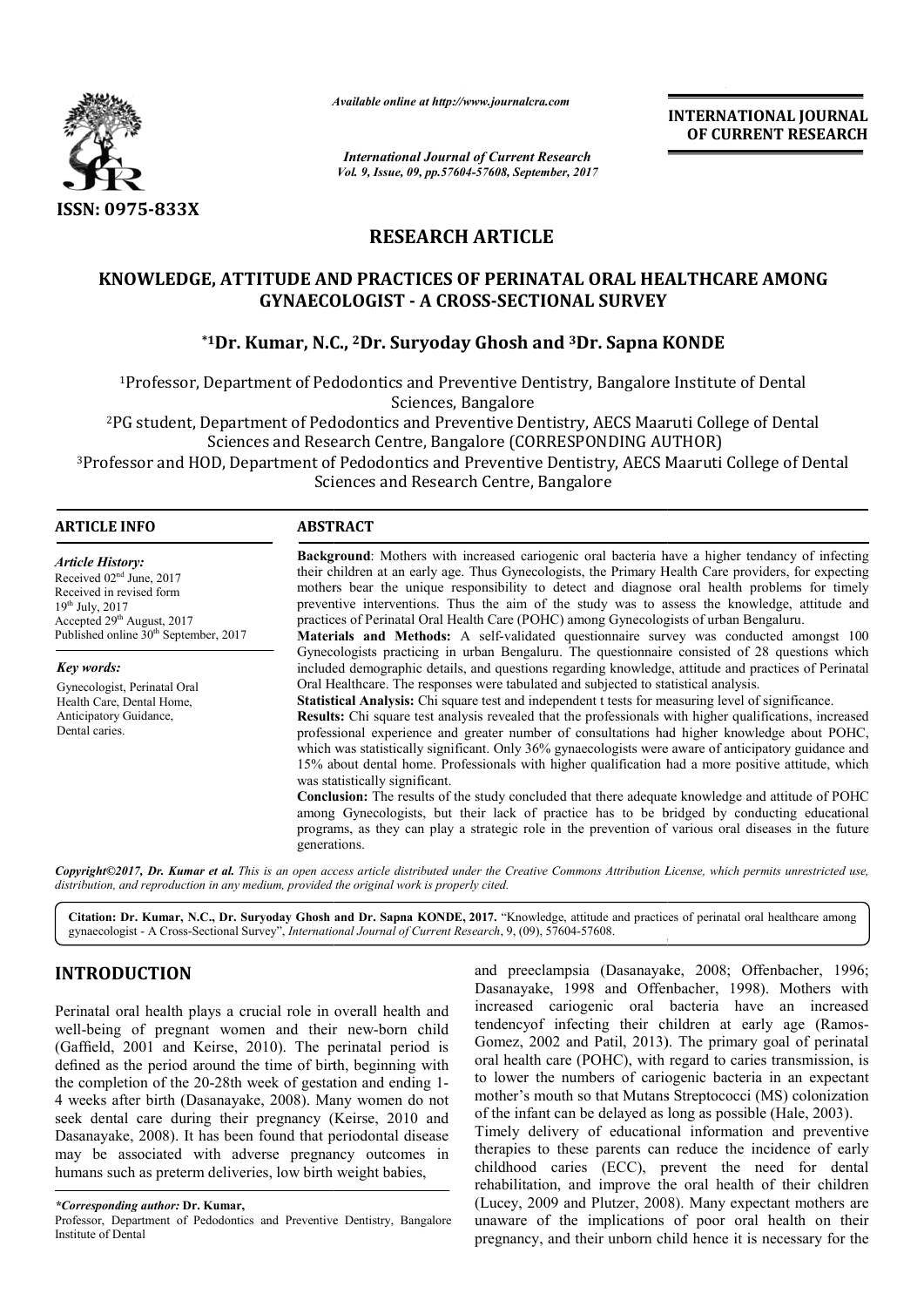**RESULTS** 

Gynaecologist who are more likely to see expectant or new mothers and their infants to be more aware so that the various adverse effects of poor oral health can be prevented. Hence, this study was conducted to assess the knowledge, attitude and practice of Gynaecologists on POHC in Bengaluru City.

#### **MATERIALS AND METHODS**

The study protocol was assessed and approved by the institutional review board of A.E.C.S. Maaruti College of Dental Sciences and Research Centre, Bengaluru, Karnataka, India and ethical clearance was taken from institutional ethics committee. An analytical cross sectional survey was conducted to assess the knowledge, attitude and practice behaviour amongst Gynaecologists of Bengaluru City, Karnataka on POHC. The list of all the registered Gynaecologists practicing in Bengaluru City was obtained from www.practo.com, and 100 Gynaecologists practicing in urban Bengaluru City, registered under Medical Council of India were included in the study.

Table 1 shows the difference in knowledge about POHC of the respondents. With regards to their educational qualification 81.03% of the respondents having a MD degree showed a mean score of 7.04, as compared to the 38.1% with DGO degree with a mean score of 5.88. The difference was a statistically significant [p<0.001]. There was no statistically significant difference in the knowledge score with regard to the type of practice of the respondents. Eighty percent of the respondents with greater than ten years of practice had good score (mean score 6.89), as compared to 42.86% of respondents with fiveto ten years of experience (mean score 6.14), and 33.33% of respondents having less than five years of practice (mean score 6.00). This was statistically significant [ $p$ <0.001]. There was statistically significant difference [ $p$ ]  $=0.02$ ] in score with regards to patients seen per day. 73.33% of the respondents having greater than 25 appointments in a day had good knowledge with a mean score of 6.72, compared to 25% respondents having less than ten appointments in a day mean score of 5.75).

|  |  |  |  | Table 1. Distribution of study respondents according to Knowledge score |
|--|--|--|--|-------------------------------------------------------------------------|
|--|--|--|--|-------------------------------------------------------------------------|

| Demographic criteria      |                            | N  | Poor Score<br>$n$ (%) | Good Score<br>$n$ (%) | Mean | Standard<br>Deviation | Significance level |
|---------------------------|----------------------------|----|-----------------------|-----------------------|------|-----------------------|--------------------|
| Educational qualification | MD.                        | 58 | 11(18.97)             | 47 (81.03)            | 7.04 | 0.88                  | $p \le 0.001$      |
|                           | DGO                        | 42 | 26(61.9)              | 16(38.1)              | 5.88 | 0.94                  |                    |
| Type of practice          | Institutional & practice   | 31 | 13 (41.94)            | 18 (58.06)            | 6.42 | 1.12                  | $P=0.182$          |
|                           | Institutional non practice | 25 | 12(48)                | 13(52)                | 6.28 | 1.17                  |                    |
|                           | Private Practice           | 44 | 12(27.27)             | 32 (72.73)            | 6.80 | 0.93                  |                    |
| Duration of practice      | $<$ 5 years                | 3  | 2(66.67)              | 1(33.33)              | 6.00 | 1.00                  | P < 0.001          |
|                           | $5-10$ years               | 42 | 24 (57.14)            | 18 (42.86)            | 6.14 | 1.10                  |                    |
|                           | $>10$ Years                | 55 | 11(20)                | 44 (80)               | 6.89 | 0.94                  |                    |
| Patients seen per day     | $\leq 10$                  | 4  | 3(75)                 | 1(25)                 | 5.75 | 0.96                  | $P=0.020$          |
|                           | $10 - 25$                  | 36 | 18(50)                | 18(50)                | 6.36 | 1.10                  |                    |
|                           | > 25                       | 60 | 16(26.67)             | 44 (73.33)            | 6.72 | 1.03                  |                    |

| Demographic criteria      |                            | N  | Negative score<br>$n\frac{\sqrt{6}}{2}$ | Positive score<br>$n\frac{\%}{\ }$ | Mean | Standard<br>Deviation | Significance level |
|---------------------------|----------------------------|----|-----------------------------------------|------------------------------------|------|-----------------------|--------------------|
| Educational qualification | MD                         | 58 | 9(15.52)                                | 49 (84.48)                         | 3.52 | 0.76                  | $p \le 0.001$      |
|                           | DGO                        | 42 | 22 (52.38)                              | 20(47.62)                          | 2.38 | 0.85                  |                    |
| Type of practice          | Institutional & practice   | 31 | 12(38.71)                               | 19(61.29)                          | 2.97 | 0.88                  | $P=0.446$          |
|                           | Institutional non practice | 25 | 8(32)                                   | 17(68)                             | 2.92 | 1.04                  |                    |
|                           | <b>Private Practice</b>    | 44 | 11(25)                                  | 33 (75)                            | 3.16 | 1.01                  |                    |
| Duration of practice      | $\leq$ 5 years             | 3  | 1(33.33)                                | 2(66.67)                           | 2.67 | 0.58                  | $P=0.901$          |
|                           | $5-10$ years               | 42 | 14 (33.33)                              | 28 (66.67)                         | 2.86 | 0.95                  |                    |
|                           | $>10$ Years                | 55 | 16(29.09)                               | 39 (70.91)                         | 3.20 | 0.99                  |                    |
| Patients seen per day     | $\leq 10$                  | 4  | 1(25)                                   | 3(75)                              | 2.75 | 0.50                  | $P=0.959$          |
|                           | $10-25$                    | 36 | 11 (30.56)                              | 25 (69.44)                         | 3.00 | 0.86                  |                    |
|                           | > 25                       | 60 | 19 (31.67)                              | 41 (68.33)                         | 3.08 | 1.06                  |                    |

#### **Table 2. Distribution of study respondents according to Attitude score**

A self-validated questionnaire, consisting of 28 questions, which included demographic details and questions pertaining to knowledge, attitude and practices about perinatal oral health care, was collected in-person from the practitioner. The responses provided were scored. In the knowledge section the max score is nine, where score of seven or greater is considered as good. The maximum attitude score is four, and a score of greater than two is considered as good. Practice score is considered as good if it is greater than five out of maximum of score eight.These results were tabulated and subjected to statistical analysis. The knowledge, attitude and practice scores were compared to each of the demographic parameter, using chi-square test to find whether there were any significant differences between the groups in each demographic parameter. The mean scores were also compared to each demographic parameter using independent t-test. p<0.05 was considered significant in all the cases.

Table 2 depicts the difference in attitude of the respondents regarding POHC. The values suggest that gynaecologists in private practice only, have a more positive attitude than other types of practices, however, the difference was not statistically significant. The 84.48% of the practitioners having a MD degree had a positive score with a mean attitude score of 3.52, as compared to 47.62% with DGO degree with a mean attitude score of 2.38. This was statistically significant [p<0.001]. There was no statistically significant difference in the attitude scores of the respondents with respect to type of practice, duration of practice and patients seen per day. Table 3 portrays the difference in practices of the respondents regarding POHC. 56.9% of respondents having MD degree had good practice scores as compared to 38.1% with DGO degree with regards to POHC, and was statistically significant [p <0.001]. 56.67% Respondents having more than 25 appointments per day have better practice score (mean score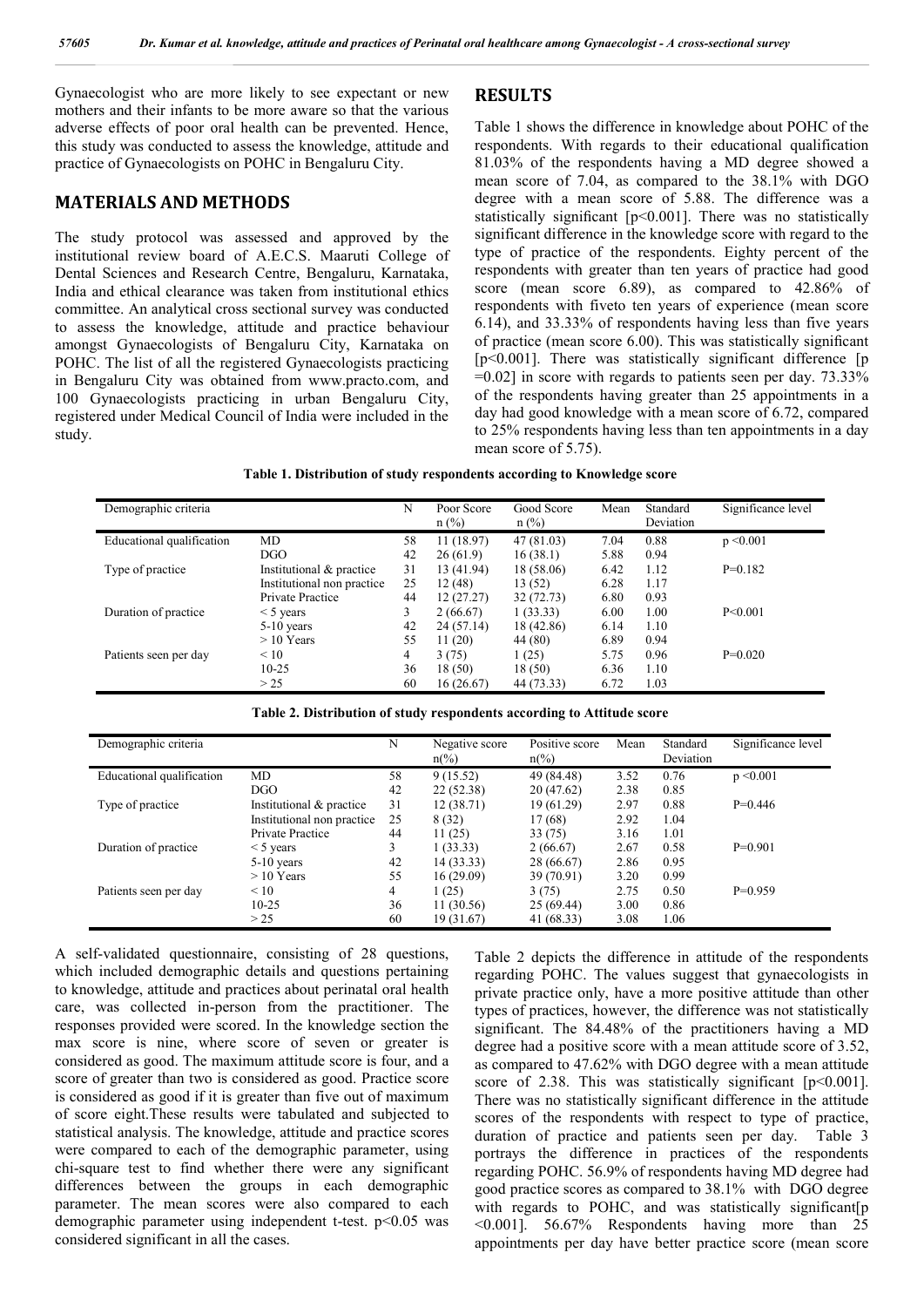5.95), as compared to 25% of respondents having less than ten appointments per day (mean score 5.00), which too was statistically significant [p=0.0036]. Type andduration of practice of the respondents with regards to practice scores, were not statistically significant.

increased years of experience, which is in comparison to the studies done by Deshpande and colleagues (Deshpande, 2015), and Eleni and colleagues (Eleni, 2009). However the knowledge score percentage in their study was lesser (69%), than the present study (82%), which can be attributed to the

| Demographic criteria      |                            | N  | Poor score<br>$n\frac{6}{6}$ | Good score<br>$n\frac{6}{6}$ | Mean | <b>Standard Deviation</b> | Significance level |
|---------------------------|----------------------------|----|------------------------------|------------------------------|------|---------------------------|--------------------|
| Educational qualification | MD                         | 58 | 25(43.1)                     | 33(56.9)                     | 6.04 | 1.31                      | $p=0.001$          |
|                           | <b>DGO</b>                 | 42 | 26(61.9)                     | 16(38.1)                     | 5.21 | 1.05                      |                    |
| Type of practice          | Institutional & practice   | 31 | 18 (58.06)                   | 13 (41.94)                   | 5.58 | 1.34                      | $P=0.099$          |
|                           | Institutional non practice | 25 | 16(64)                       | 9(36)                        | 5.32 | 1.15                      |                    |
|                           | Private Practice           | 44 | 17 (38.64)                   | 27 (61.36)                   | 5.98 | 1.25                      |                    |
| Duration of practice      | $<$ 5 years                | 3  | 2(66.67)                     | 1(33.33)                     | 5.00 | 1.00                      | $P=0.072$          |
|                           | $5-10$ years               | 42 | 24 (57.14)                   | 18 (42.86)                   | 5.41 | 1.06                      |                    |
|                           | $>10$ Years                | 55 | 25 (45.45)                   | 30 (54.55)                   | 5.95 | 1.38                      |                    |
| Patients seen per day     | $\leq 10$                  | 4  | 3(75)                        | 1(25)                        | 5.00 | 0.82                      | $P=0.036$          |
|                           | $10 - 25$                  | 36 | 22(61.11)                    | 14 (38.89)                   | 5.33 | 1.17                      |                    |
|                           | > 25                       | 60 | 26(43.33)                    | 34 (56.67)                   | 5.95 | 1.29                      |                    |

#### **Table 4. The percentage responses given for each questions in the questionnaire**

| Questions                                                                                              | Correct<br>Response | Wrong<br>Response | Total |  |  |  |  |  |
|--------------------------------------------------------------------------------------------------------|---------------------|-------------------|-------|--|--|--|--|--|
| <b>KNOWLEDGE</b>                                                                                       |                     |                   |       |  |  |  |  |  |
| Does active periodontitis affect foetus growth/pregnancy outcomes?                                     | 79                  | 21                | 100   |  |  |  |  |  |
| Does prevalence and severity of dental caries in pregnant women affect caries prevalence in the child? | 35                  | 65                | 100   |  |  |  |  |  |
| Does hormonal changes during pregnancy hinder the body's ability for repair of gingival tissue?        | 82                  | 18                | 100   |  |  |  |  |  |
| Can dental treatment be provided during pregnancy?                                                     | 75                  | 25                | 100   |  |  |  |  |  |
| What is the antibiotic of choice for treatment of dental infection in pregnant women?                  | 100                 | 0 <sub>0</sub>    | 100   |  |  |  |  |  |
| What is the analgesic of choice for treatment of dental pain in pregnant women?                        | 100                 | 0 <sub>0</sub>    | 100   |  |  |  |  |  |
| Is usage of local anaesthesia during pregnancy to carry out dental treatment safe?                     | 77                  | 23                | 100   |  |  |  |  |  |
| Is usage of inhalation anaesthesia during pregnancy to carry out dental treatment safe?                | 62                  | 38                | 100   |  |  |  |  |  |
| Can diagnostic dental X-ray be taken during pregnancy?                                                 | 45                  | 55                | 100   |  |  |  |  |  |
| <b>ATTITUDE</b>                                                                                        |                     |                   |       |  |  |  |  |  |
| Should Perinatal Oral Health Care be included as a part of prenatal care?                              | 94                  | 06                | 100   |  |  |  |  |  |
| Should Perinatal Oral Health counselling be provided to pregnant women?                                | 89                  | 11                | 100   |  |  |  |  |  |
| Is lack of demand justifiable for not providing service of Perinatal Oral Health Care?                 | 68                  | 32                | 100   |  |  |  |  |  |
| Is lack of time is justifiable for not providing service of Perinatal Oral Health Care?                | 53                  | 47                | 100   |  |  |  |  |  |
| <b>PRACTICE</b>                                                                                        |                     |                   |       |  |  |  |  |  |
| Is it necessary to perform oral examination of the pregnant women?                                     | 92                  | 8                 | 100   |  |  |  |  |  |
| The preferable time period to get the treatment done in patients requiring dental treatment is?        | 98                  | 2                 | 100   |  |  |  |  |  |
| Do you refer the patients requiring dental treatment to the Dental Specialist?                         | 96                  | 4                 | 100   |  |  |  |  |  |
| Do you refer your patients to a Pedodontist for Anticipatory Guidance?                                 | 36                  | 64                | 100   |  |  |  |  |  |
| Do you refer your patients to a Pedodontist, for them to get an idea about the establishment of Dental | 15                  | 85                | 100   |  |  |  |  |  |
| HOME of the child yet to be born?                                                                      |                     |                   |       |  |  |  |  |  |
| How many times do you recommend teeth brushing in a day?                                               | 100                 | $\theta$          | 100   |  |  |  |  |  |
| Do you recommend them to floss their teeth regularly?                                                  | 46                  | 54                | 100   |  |  |  |  |  |
| Do you recommend them to use mouth rinse?                                                              | 86                  | 14                | 100   |  |  |  |  |  |

### **DISCUSSION**

Gynaecologists are important health care professionals involved in the appraisal and treatment of women throughout their lifespan. With increasing links between oral and general health problems it is essential for them to acknowledge the impact of dental caries and periodontal diseases and its associated risk factors on women's overall health, as well as her child's oral health when born. This will facilitate appropriate decisions regarding timely and effective intervention for oral health. Hence, primary and primordial preventive approaches towards oral health, for both mother and child are important during pregnancy. This can be done by organized efforts of both dental practitioners and gynaecologists. Very few studies are reported among gynaecologists in this geographic domain, on POHC. Hence, this study gives an insight into the knowledge, attitude and practices of gynaecologists regarding POHC in Bengaluru, Karnataka. The present study shows that most gynaecologists had adequate knowledge on POHC. In addition their knowledge score improved with higher qualification and larger sample size, in the present study (Table 1). Gynaecologists in our study showed a positive attitude of POHC which is in conjunction to the study done by Baseer and colleagues (Baseer, 2014). Moreover the gynaecologistsopted for POHC to be added in the curriculum and have periodic educational programs to update themselves. In addition, visits to the dentist wererecommended to be an integral part of antenatal check-ups. This positive attitude among the gynaecologistswill definitely improve the quality of primordial prevention of the oral diseases in children (Table 2). Above 85% (Table 4) of gynaecologists in Bengaluru were having good practice scores with regards to oral check-up, favourable treatment time, timely referral and daily oral hygiene practices excluding flossing. Due to their busy schedule and lack of time, 96% (Table 4) preferred referral rather than practicing themselves. Sometimes, due to problems that can be faced in accessing dental care, pregnant patients may turn to gynaecologist in primary health care centre for their oral health needs, resulting in gynaecologists encountering patients presenting with oral and dental problems.<sup>16</sup> But access to state of the art quality dental care is easily available in Bengaluru as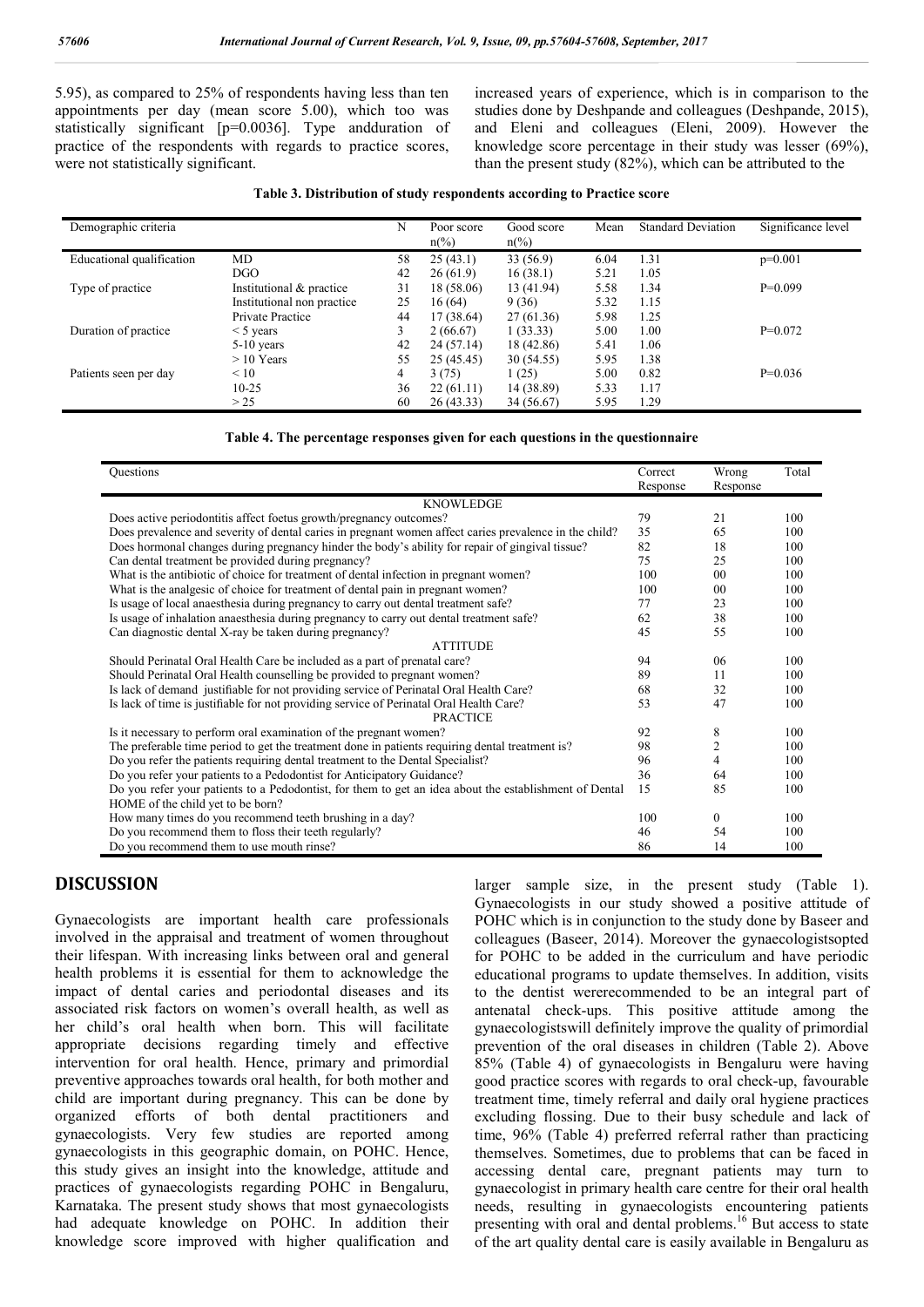opposed to other remote towns, thus referral is a feasible option. Our study also portrayed that 65% (Table 4) of the practicing gynaecologists were unaware of the vertical as well as horizontal transmission of streptococcus mutans. Multiple studies have documented maternal-to-child transfer of cariescausing oral bacteria (Li and Caufield, 1995; Klein and colleagues, 2004). Hence, sustained reductions in maternal oral bacterial levels are essential for preventing caries in both mother and child. In 1996, Offenbacher and colleagues (Offenbacher, 1996), first reported a potential association between maternal periodontal disease and delivery of a preterm/low birth weight infant. In a subsequent case-control study, Dasanayake and colleagues. studied 55 pairs of women, and concluded; mothers with 'healthy gingiva' were at lower risk for low birth weight infants (Dasanayake, 1998). Early studiesled to the hypothesis that period on topathic bacteria, primarily Gram-negative anaerobes, may serve as a source for endotox in and lipopolysaccharides, which then increases local inflammatory mediators including PGE2, and cytokines, and this increase system icinflammatory media to rscan then lead to preterm birth.<sup>7</sup>Saraivaand colleagues, suggested that preterm birth was associated with increased dental caries in primary dentition.<sup>19, 20</sup>In our study, 79% (Table 4) of gynaecologists had knowledge on the effect of active periodontitis on foetus growth and pregnancy outcomes. The present study showed that only 46% (Table 4) of respondents recommended flossing as a regular practice.

The response was in conjunction to the study done by Reddy and colleagues, among the clinicians attending the gynaecology ward and, only 35% (Table 4) of the clinicians advised their patients to maintain good oral hygiene and to have routine dental check-upduring pregnancy (Reddy, 2013). According to a previous study by Al-Habashneh and colleagues, and Wilder and colleagues, 68% gynaecologist did not advise women to include a periodontal evaluation as part of their prenatal care, and about 32% general doctors felt that periodontal disease can be treated safely during pregnancy (Al-Habashneh, 2008 and Wilder, 2007). As stated by the California Dental Association Foundation Oral Health Care during Pregnancy and Early Childhood: Evidence-based Guidelines for Health Professional (California Dental Association Foundation, 2010), dental x-rays can be taken, with adequate shielding and protection. However in the present study only 45% (Table 4) of gynaecologists were aware of it.

A cent percent (Table 4) consensus was achieved in regard to the usage of non-teratogenic antimicrobials and analgesics during pregnancy as approved by FDA.  $^{25, 26}$  Only 36% (Table 4) gynaecologists knew about pedodontists' role in anticipatory guidance<sup>27</sup>, and furthermore only 15% (Table 4) gynaecologists knew about the dental home<sup>28</sup> concept. Even though, there have been few similar studies earlier, the practices of dental home and anticipatory guidance had not been assessed. Hence the gynaecologists have to be made aware of the dental home concept, which aims at dental intervention being provided as early as even before attaining the age of one year, so as to possibly eliminate the aetiology of preventable dental diseases and intercept the progression of acquired dental anomalies.

In interpreting the findings of the present survey, it's important to delineate the potential limitations. Due to the self-reported aspect of the information, it is difficult to determine whether reported practices reflected actual practices, then on that point, there may be an ingredient of social desirability biases, which may permit respondents to over-or under report attitude and exercise.<sup>15</sup>Thus in order to overcome such shortcomings of any questionnaire survey as a matter of fact, we have to base further studies on an educational model rather than an assessment of the current status. In doing so we will come to know the baseline knowledge, attitude and practices as well as educate them on the more recent protocols, not taking heed about the bias as the recent concepts are already being provided in the educational program followed by a postprogram assessment.

#### **Conclusion**

Dental awareness and attitudes among Gynaecologists/ Obstetricians in Bengaluru city was found to be satisfactory. However, they expressed their need for further information regarding the prevention of oral diseases. With the help of continuing medical and dental education programs, interdisciplinary group discussions and symposiums, we can refresh and enrich their wisdom. As far the future is concerned including POHC as a part of the medical curriculum can serve as a foundation for saving smiles.

#### **REFERENCES**

- Al-Habashneh, R., Aljundi, S.H., Alwaeli, H.A. 2008. Survey of medical doctors' att itudes and knowledge of the association between oral health and pregnancy outcomes. *Int J Dent Hyg*., 6:214-20.
- American Academy of Pediatrics Policy Statement. Oral Health Risk Assessment Timing and Establishment of the Dental Home. Pediatrics May 2003;111:1113-1116.
- Baseer, M.A., Rahman, G., Asa'ad, F., AlAmoudi, F., AlBluwi, F. 2014. Knowledge, attitude and practices of gynecologists regarding the prevention of oral diseases in Riyadh city, Saudi Arabia. *Oral Health Dent Manag.,* Mar; 13:97-102.
- California Dental Association Foundation. 2010. Oral Health Care during Pregnancy and Early Childhood: Evidencebased guidelines for health professionals. California Dental Association Foundation, American College of Obstetricians and Gynecologists. *J Calif Dent Assoc.,* 28:391-403,405- 40.
- Dasanayake, A.P., Gennaro, S., Hendricks-Munoz, K.D., Chhun, N. 2008. Maternal periodontal disease, pregnancy, and neonatal outcomes. *MCN Am J Matern Child Nurs* 33:45-9.
- Dasanayake, A.P. 1998. Poor periodontal health of the pregnant woman as a risk factor for low birth weight. *Ann Periodontol.* 3:206– 12.
- Deshpande, A.N., Dhillon, S.J., Poonacha, K.S., Dave, B.H., Porwal, P.A., Macwan, C.S. 2015. Impact of perinatal oral health care education programme on the knowledge, attitude and practice behavior amongst gynaecologists of Vadodara city. *J Indian Soc Pedod Prev Dent*., 33:122-7.
- Drugs in pregnancy. 2010. Available at: http://www.merck.com/ mmpe/sec18/ch260/ch260c.html. Accessed March.
- Eleni, M., Boura, E., Tsalikis, L., 2009. The influence of sex steroid hormones on gingival of women. *Open Dent. J.* 3, 114–119.
- Fadavi, S., Sevandal, M.C., Koerber, A., Punwani, I. 2009. Survey of oral health knowledge and behavior of pregnant minority adolescents. *Pediatr Dent.,* 31:405-8.